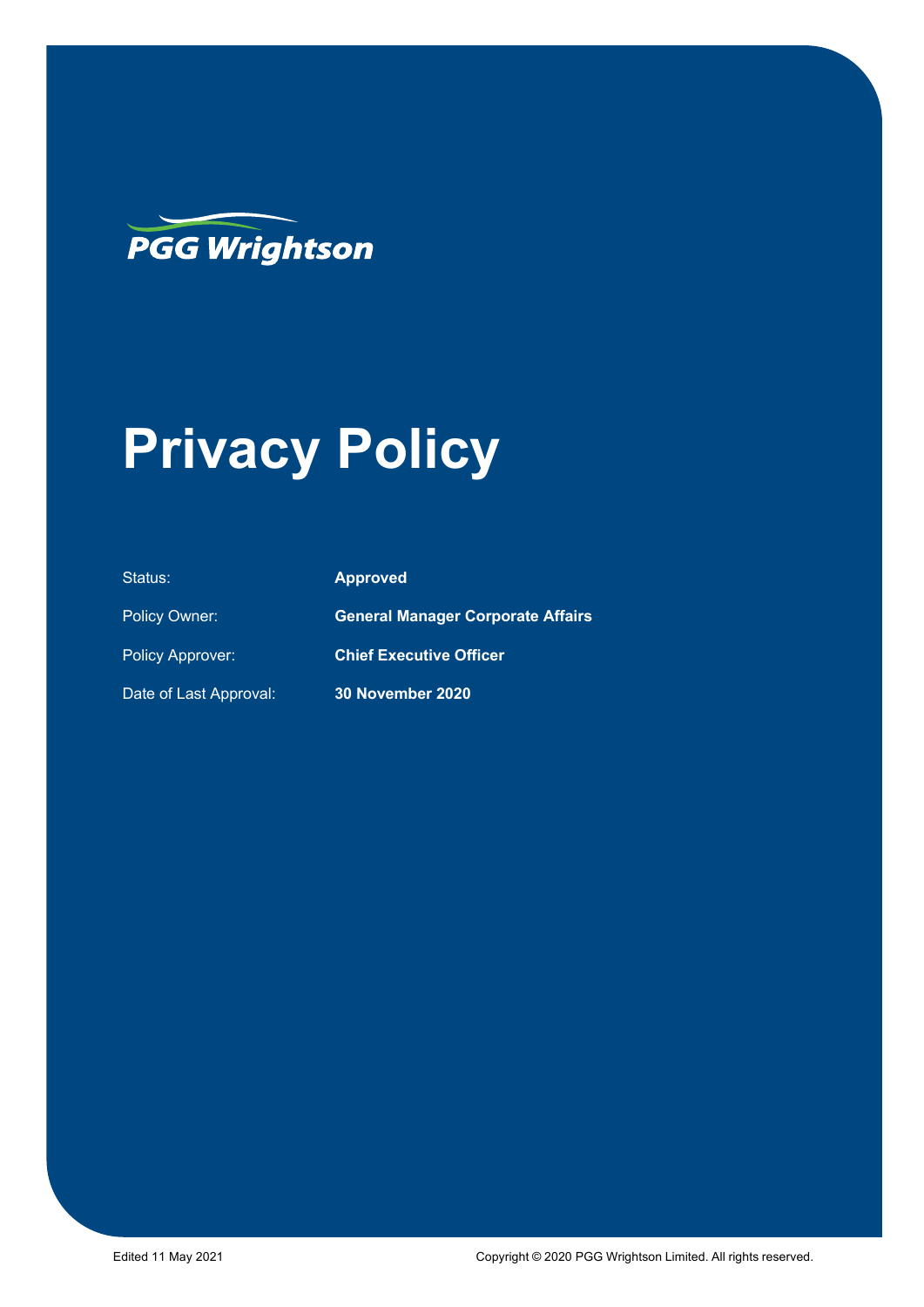# **Privacy Policy**

| <b>Purpose</b>                          | The policy covers how PGG Wrightson will manage individual customer,<br>employee and third party information to ensure compliance with the 13<br>privacy principles contained in the Privacy Act 2020.                                                                                                                                                   |                                                                     |  |
|-----------------------------------------|----------------------------------------------------------------------------------------------------------------------------------------------------------------------------------------------------------------------------------------------------------------------------------------------------------------------------------------------------------|---------------------------------------------------------------------|--|
| <b>Key Points</b>                       | This policy covers personal information, including:                                                                                                                                                                                                                                                                                                      |                                                                     |  |
|                                         | What personal information we collect                                                                                                                                                                                                                                                                                                                     | How long we keep it                                                 |  |
|                                         | Why and how we collect it                                                                                                                                                                                                                                                                                                                                | How we use it                                                       |  |
|                                         | Where we store it and our storage<br>security procedures                                                                                                                                                                                                                                                                                                 | Allowing the subject of the<br>information to access and correct it |  |
|                                         | Keeping it complete, up to date and<br>accurate                                                                                                                                                                                                                                                                                                          | When we disclose it                                                 |  |
| <b>Scope</b>                            | This policy applies to:                                                                                                                                                                                                                                                                                                                                  |                                                                     |  |
|                                         | The PGG Wrightson Group of<br>companies and businesses (e.g. PGG<br>Wrightson Ltd, subsidiaries of PGG                                                                                                                                                                                                                                                   | PGW customers, suppliers and<br>third parties                       |  |
|                                         | Wrightson Ltd, associated companies<br>over which PGW has significant                                                                                                                                                                                                                                                                                    | Third party contractors (e.g.<br>consultants)                       |  |
|                                         | influence; JV companies or consortia<br>which are under the day to day                                                                                                                                                                                                                                                                                   | Employees (full time and part time)                                 |  |
|                                         | management of PGW or a subsidiary<br>of PGW), together referred to as<br>"PGW", except where they have their<br>own Privacy Policy.                                                                                                                                                                                                                      | Independent contractors (e.g. Real<br>Estate, Livestock agents etc) |  |
|                                         | Temporary and Casual employees                                                                                                                                                                                                                                                                                                                           | Directors and Officers of PGW                                       |  |
|                                         | This policy applies only to "personal information" (as defined in this<br>policy). PGW has other obligations to keep confidential certain information<br>that we hold about companies and other organisations regarding their<br>strategies, business affairs, accounts, finance or contractual<br>arrangements (except where disclosure is authorised). |                                                                     |  |
| Date of original issue 11 February 2015 |                                                                                                                                                                                                                                                                                                                                                          |                                                                     |  |
| <b>File retention</b>                   | <b>PGG Wrightson Websites</b>                                                                                                                                                                                                                                                                                                                            |                                                                     |  |
| <b>Review</b>                           | This policy is reviewed every 2 years by General Manager Corporate<br>Affairs with input from General Managers.                                                                                                                                                                                                                                          |                                                                     |  |
| <b>Related Policies and Documents</b>   |                                                                                                                                                                                                                                                                                                                                                          |                                                                     |  |
| <b>Privacy Act 2020</b>                 | <b>PGW Code of Conduct</b>                                                                                                                                                                                                                                                                                                                               |                                                                     |  |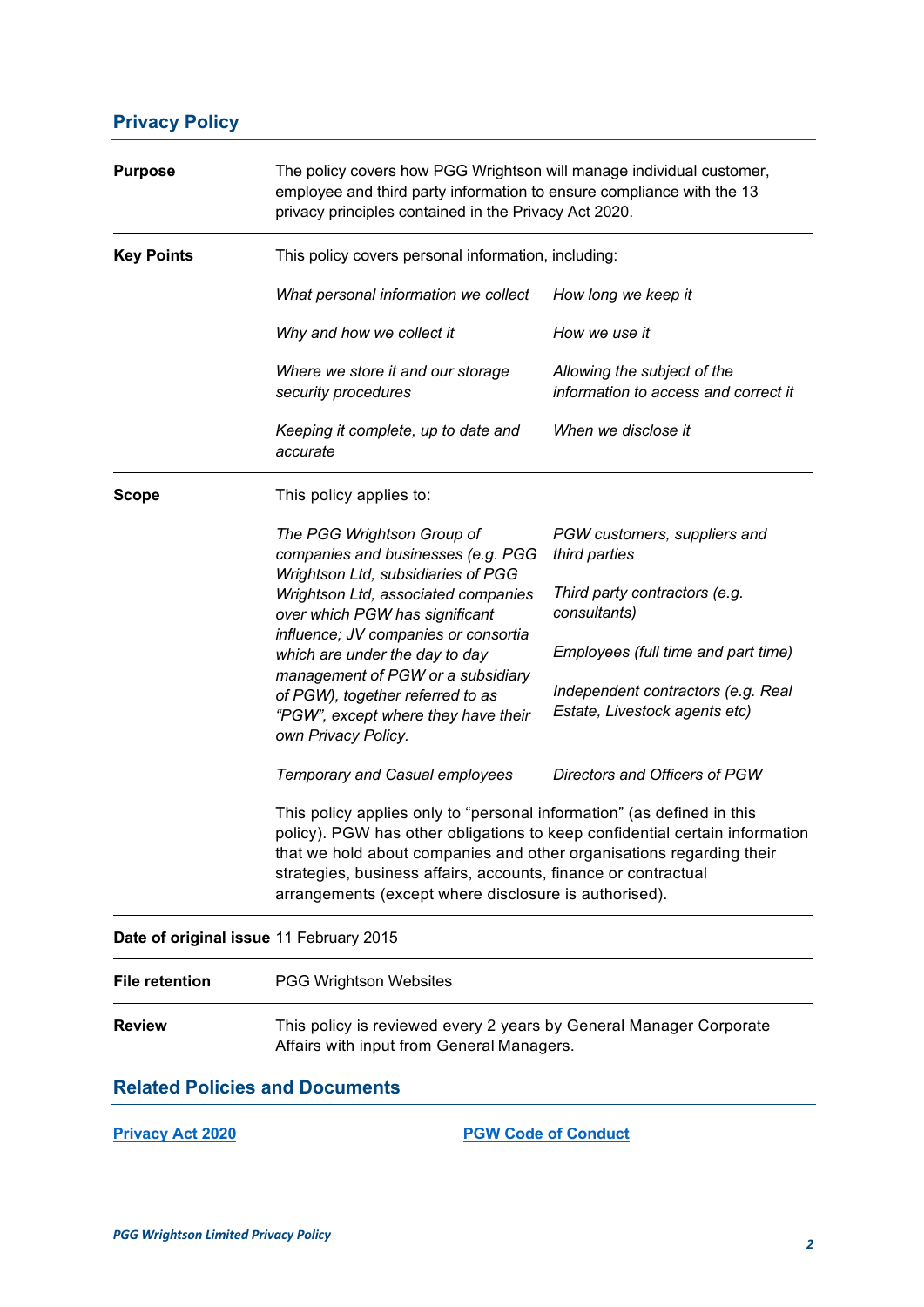# **1. Personal Information**

Personal Information means information that can be used to identify an individual. This ranges from information like names, addresses and IRD numbers, to photos of people, lists of items they buy, and websites they have visited. It should be noted that information such as things that they buy are not Personal Information unless they are associated with a name, or other piece of information that can be used to identify an individual.

Personal information does not include information we hold about organisations. However, it does include information about identifiable individuals relating to their role in those organisations (e.g. information we hold about a director, partner or trustee).

# **2. Application of this Policy**

#### $2.1$ **When does this policy apply?**

This policy applies whenever you interact with PGW, including online - or use a PGW product or service, such as entering or buying items from our physical or online stores, applying for a customer account, or entering a competition we run. This policy also applies to all personal information we obtain from that interaction, and any other personal information we obtain.

#### $2.2$ **Privacy Act 2020 Principles**

PGW handles personal information in accordance with the Privacy Act 2020, which sets out 13 privacy principles for dealing with personal information, that can be viewed [here.](http://www.legislation.govt.nz/act/public/2020/0031/latest/LMS23342.html)

#### $2.3$ **When does this policy not apply?**

This only applies to websites managed by PGW and or, data collected and stored by or on behalf of PGW. If a link is followed to a third-party website from a PGW website, the privacy policy of that third party applies, and PGW accepts no liability for breaches of privacy once that link is followed.

## **3. What personal information does PGW collect?**

PGW collects personal information from various sources for a variety of reasons. The main sources of personal information are set out below.

The information below is not a complete list of all personal information we collect. The personal information we collect differs depending on the nature of the relationship and which of our products and services are involved. However, we only collect personal information when it is necessary and for a specific purpose.

If we request personal information from you and you do not supply it, we may not be able to provide you with the product or service you request.

#### $3.1$ **Personal information about customers**

PGW collects personal information from customers and their staff to facilitate and manage customer transactions for products and services, including:

| Name, address and contact details | Gender                             |
|-----------------------------------|------------------------------------|
| Date of birth                     | Account and newsletter preferences |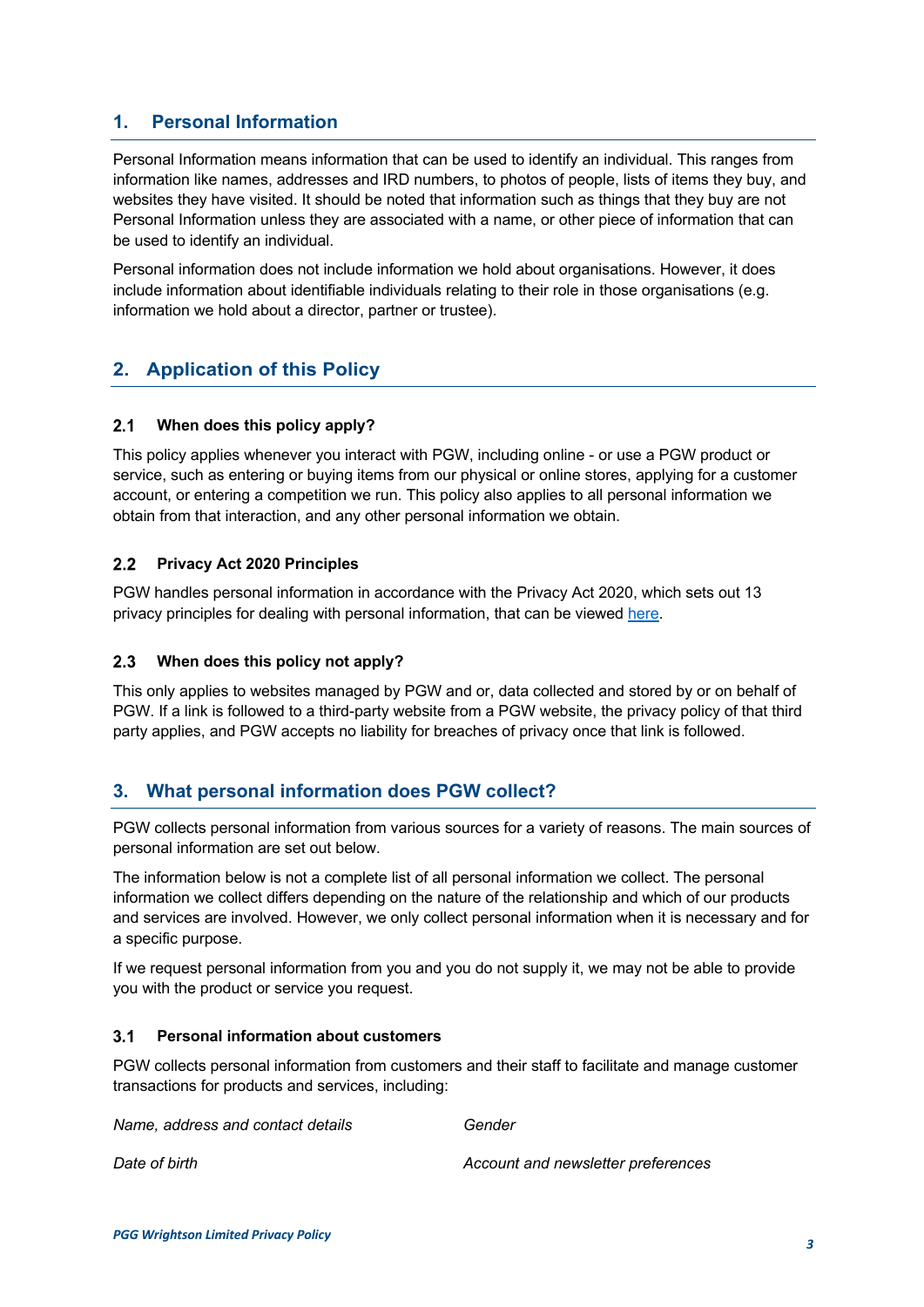| Information about any call to us, including a                                                              | Information about a product or service you                             |
|------------------------------------------------------------------------------------------------------------|------------------------------------------------------------------------|
| recording of the call, details about the product(s)                                                        | purchased from or sold to us, the place of                             |
| you bought the reason why you contacted us                                                                 | purchase, deliveries and returns, and information                      |
| and the advice we gave you                                                                                 | about your ownership of the product                                    |
| Information about third party provider products                                                            | Information relating to your use of any of our                         |
| that you obtain through us e.g. fuel cards                                                                 | loyalty programs and the rewards that you claim                        |
| Credit and financial information and checks,<br>including validation of identity and property<br>ownership | Property information relating to any real estate<br>agency arrangement |

#### **Personal information about suppliers**  $3.2$

PGW collects personal information from suppliers and their staff to facilitate and manage the supply of products and services to PGW, including:

| <b>Business contact details</b>  | Business type and other business information |
|----------------------------------|----------------------------------------------|
| Place of employment and position | Service to be provided                       |

#### $3.3$ **Personal information collected via our websites**

PGW collects personal information from persons who use or interact with our website(s), social media pages, and online shopping service, which may include:

| Interests and preferences that you specify during<br>setup of an Internet enabled product or service                                                                                                                             | Address of your Internet service provider, the<br>name of the web page directing you and your<br>clicks and activity on our website                                                                                                  |
|----------------------------------------------------------------------------------------------------------------------------------------------------------------------------------------------------------------------------------|--------------------------------------------------------------------------------------------------------------------------------------------------------------------------------------------------------------------------------------|
| Information about your visit to our website, such<br>as your browser software, which pages you<br>viewed and which items you 'clicked' on, added<br>to your cart or removed from your cart                                       | Information about where your device is<br>physically located (for example, when you are<br>using a geo-location service or application and<br>you have provided consent to your location<br>being shared)                            |
| Service, product or server logs, which hold<br>technical information about your use of our<br>service, product or websites, such as your IP<br>address, domain, device and application<br>settings, errors and hardware activity | The fact that you have clicked on a 'like' or<br>'tweet' or similar button in one of our websites or<br>services or one of our pages on a social network<br>site, which we may associate with the details<br>that we store about you |
| Product reviews, comments, photos and forum<br>posts that you have submitted                                                                                                                                                     | Information about your social network profile<br>such as your social network ID, profile picture,<br>gender and location                                                                                                             |

Please also refer to our Website Terms of Use located on the [terms and conditions page](https://www.pggwrightson.co.nz/Our-Company/Terms-and-Conditions) of our websites.

PGW's websites collect the domain names, not the email addresses of visitors. Our web server may require you to place a "cookie" (small data file) on your computer's hard drive or device, in order to track statistical information about navigation to and throughout certain areas of the site. If you are just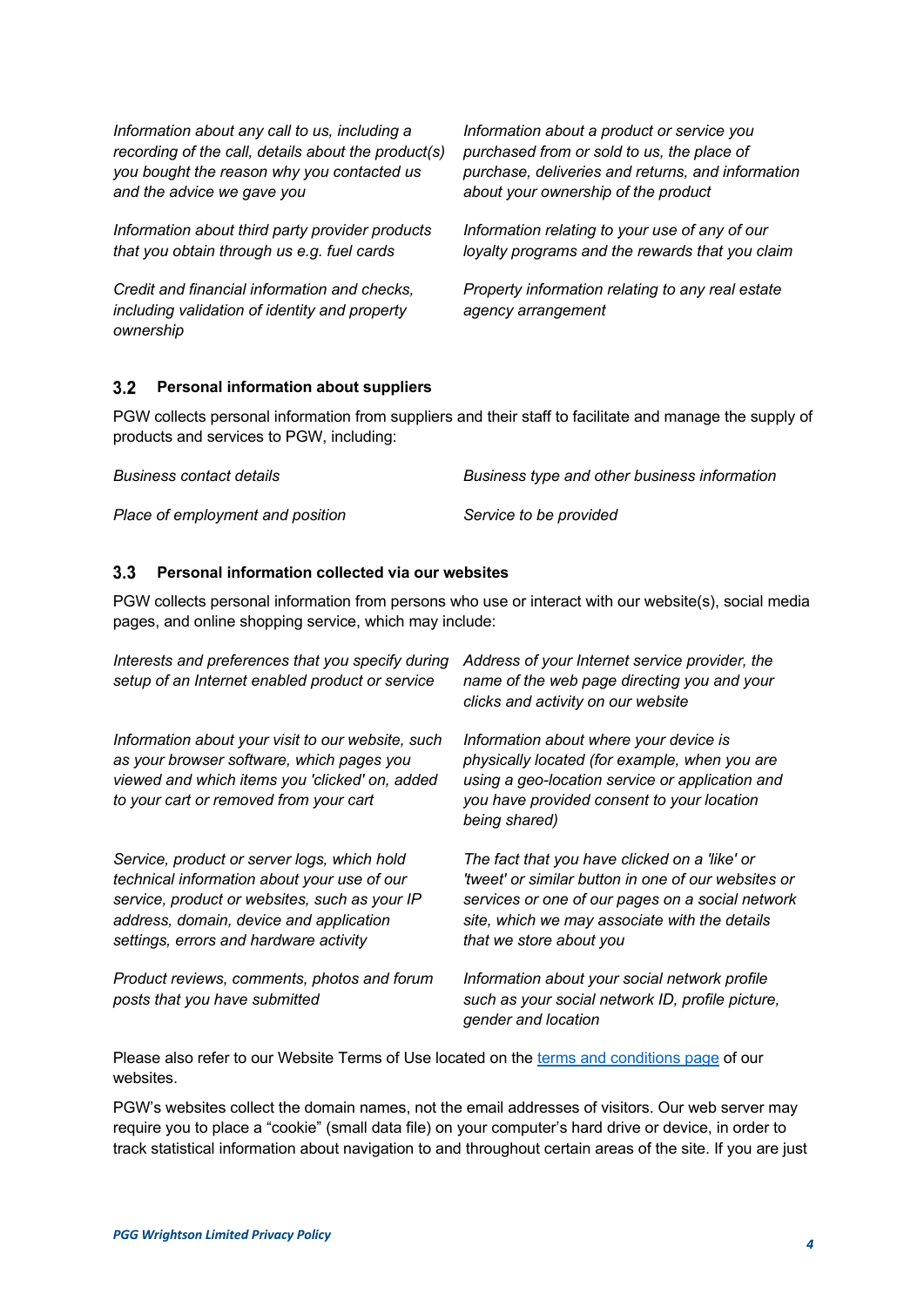surfing and reading information on our website, then we collect and store the following information about your visit:

*The IP address of your machine when connected to the internet and the domain name from which you are accessing the Internet*

*The operating system and the browser your computer and/or device uses, and any search engine you are using*

*The date and time you are visiting The URLs of the pages you visit*

*If you provide it, your email address*

We use that information to measure the number of visitors to different parts of the site and, for example, to measure the effectiveness of advertising. Although we may publish aggregated information about usage patterns, we do not disclose information about individual machines except for the reasons set out below in this section. We may gather more extensive information if we are concerned, for example, about security issues.

Some of our online services may allow you to upload and share messages, product reviews, photos, video and other content and links with others and/or create a publicly accessible profile for your account. When you comment, upload or share content, your username associated with the account you used to comment, upload or share will be visible to those who view the content.

You should not expect any information that you make available to others via PGW's websites to be kept private or confidential. Content and links that you share might, for instance, be forwarded by your recipients to others. You should always exercise discretion when using such services.

#### $3.4$ **Personal information about employees and applicants for employment**

PGW collects personal information necessary to assess an applicant's suitability for a role, along with the information necessary for purposes associated with employment, which may include:

| Name, address and contact details | Age and date of birth                                                      |
|-----------------------------------|----------------------------------------------------------------------------|
| Sex/gender                        | Work history/experience                                                    |
| Police check/criminal record      | <b>IRD Number</b>                                                          |
| Bank account number               | All other personal information necessary for an<br>employment relationship |

#### $3.5$ **Video footage**

PGW sometimes takes video footage and photographs in areas with public access where we conduct our business, such as A&P shows and livestock saleyards. Some PGW stores operate CCTV cameras for security purposes.

#### $3.6$ **Personal information about third parties**

We also sometimes collect information about people who are not our suppliers, employees or customers as part of providing a product or service, for example the other party to a transaction that you are involved in.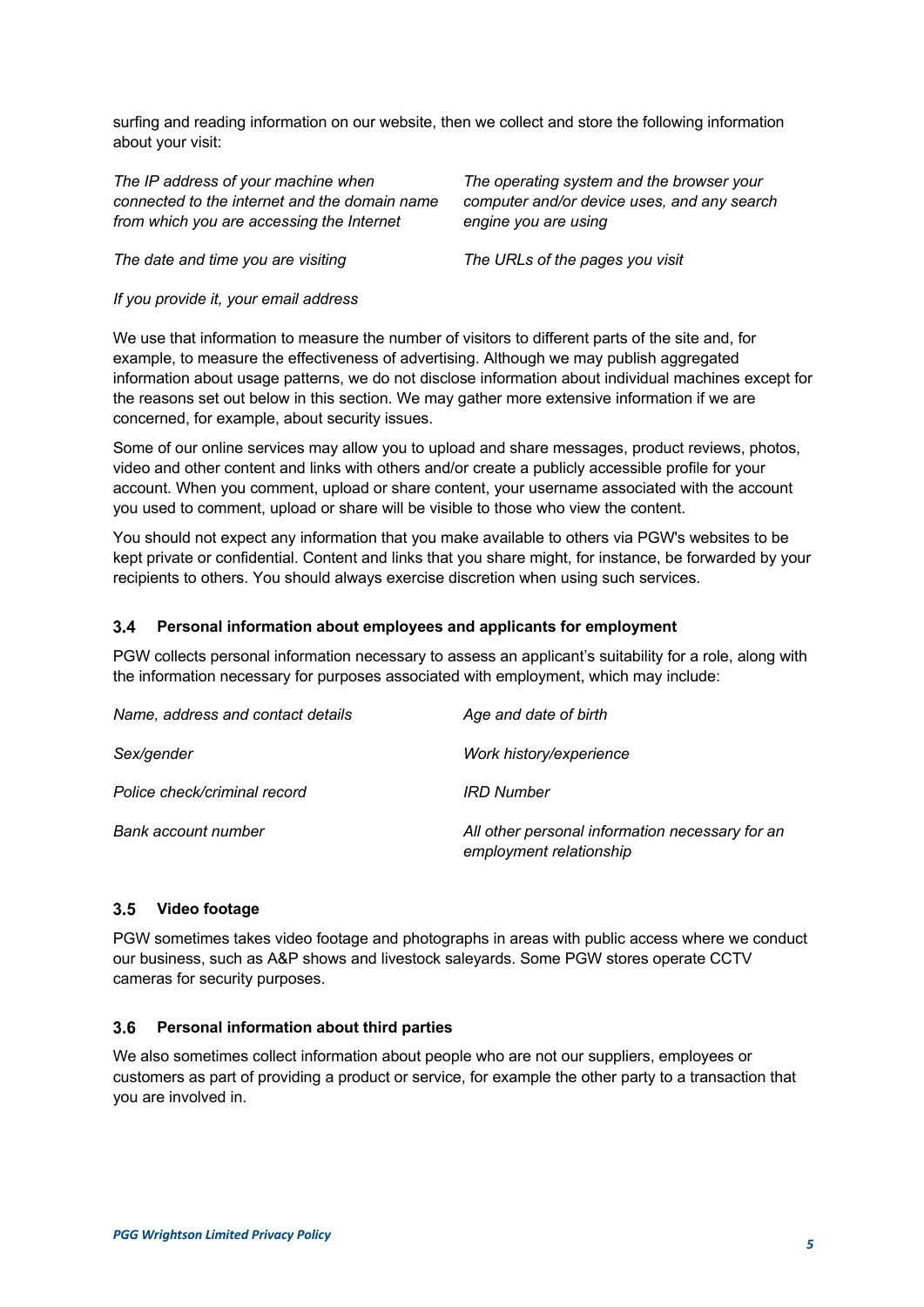# **4. How we collect personal information**

Where we can, we collect personal information directly from the individual concerned. For example, we collect information from you when you:

| Become a PGW customer or employee and            | Make a purchase, return or exchange a product      |
|--------------------------------------------------|----------------------------------------------------|
| during the course of our relationship with you   | where we request that you verify your identity     |
| Set up a PGW account                             | Complete a survey                                  |
| Visit or use a PGW website, including any        | Order through our retail store website or online   |
| forums or chatbot                                | payment gateways                                   |
| Request delivery of products                     | Register or purchase a gift card                   |
| Arrange the collection of an item through our    | Complete an online form on one of our social       |
| online 'Click & Collect' service (which requires | media channels (for example, Facebook) or that     |
| you to verify your identity)                     | is placed on a third party website                 |
| Subscribe to marketing and sales material or     | Enter a trade promotion or competition in person   |
| communications                                   | or online                                          |
| Complete a hard copy form or provide             | Provide information or feedback via phone, e-      |
| information in one of our stores                 | mail, chat or social media                         |
| Speak with us, or one of our representatives     | Contact us by telephone, via mail, e-mail, text or |
| directly during a product or other enquiry       | online                                             |
| Enter into an agency agreement with one of our   | Arrange for one of our real estate agents to visit |
| real estate agents                               | your property or provide an appraisal              |

Where we cannot collect personal information from you directly or you consent to us collecting it from elsewhere, we may collect personal information about you from other sources. These may be parties related to PGW or third parties such as your agent (e.g. a broker or lawyer), or employment referees that prospective employees have given us.

Where we can, we will allow you to deal with us anonymously or by using a pseudonym. For example, if you wish to review a product or make a comment about our service, you are able to do this anonymously.

# **5. Credit card information**

We do not store your credit card information when you purchase from us in store or online. We use a secure Hosted Payment page solution from Windcave to process online orders, where customers can see their cards being authorised in real time, using an end-to-end fully encrypted Transport Layer Security (TLS) protocol.

## **6. Personal information that we create**

PGW sometimes creates "unique identifiers" for individuals. For example:

- PGW will assign an account number to PGW account holders, which will be personal information where the account holder is an individual.
- Employees will be identified by a PGW employee number.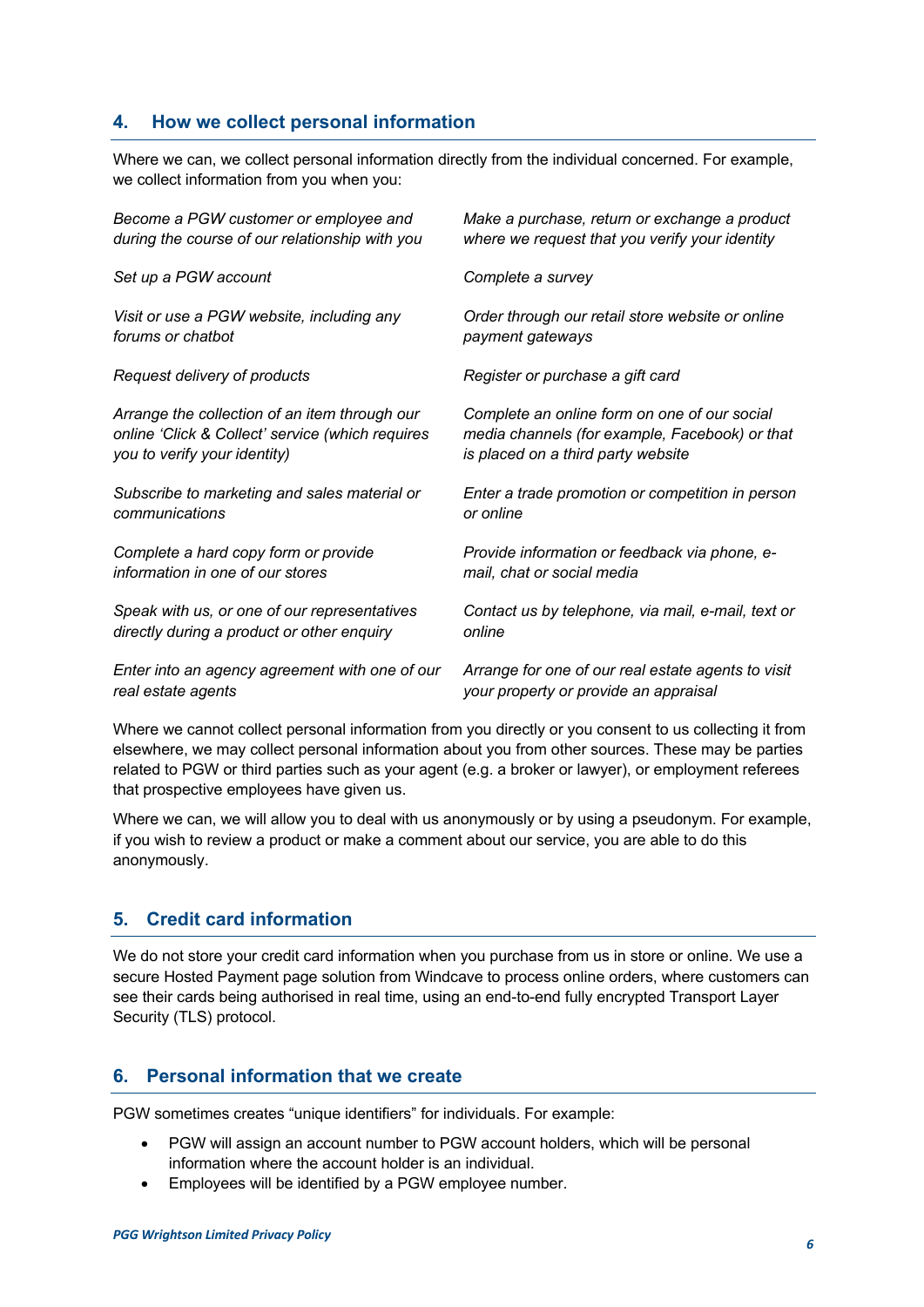PGW will only assign a unique identifier only if this is necessary to enable us to carry out our functions effectively.

# **7. How we store personal information**

PGW stores personal information in a number of locations, for example:

- customer and employee documentation are scanned into PGW's computer systems and stored in our equipment, programmes and digital archives
- physical paperwork is filed in a secure location
- electronic files are stored securely with third party data warehouses and cloud-hosting providers.

Storage mechanisms may be managed internally by PGW and held locally in New Zealand, or they could be managed by a third party storage provider with whom PGW has a contractual relationship and be held on servers hosted locally or overseas.

#### $7.1$ **PGW's storage security procedures**

PGW uses a variety of security technologies and procedures to help protect your personal information from loss, unauthorised access, use or disclosure, including:

| Storing the personal information you provide in<br>computer servers with fully managed logical<br>access that are located in controlled facilities<br>secured by surveillance and security technology | Following certain procedures, for example<br>checking your identity against available data<br>when you telephone us and using secure<br>passwords for our computer systems and<br>software |
|-------------------------------------------------------------------------------------------------------------------------------------------------------------------------------------------------------|--------------------------------------------------------------------------------------------------------------------------------------------------------------------------------------------|
| Destroying personal information pursuant to the<br>law and our record retention policies                                                                                                              | Putting in place physical, electronic, and<br>procedural safeguards in line with industry<br>standards                                                                                     |
| Requiring our third party providers to have<br>acceptable security measures to keep personal<br>information secure                                                                                    | Limiting access to personal information to those<br>who specifically need it to conduct their business<br>responsibilities                                                                 |

*Limiting physical access to PGW's premises* 

Despite our best security efforts, PGW cannot guarantee that your personal information cannot be accessed by an unauthorised person or that unauthorised disclosures will not occur.

#### $7.2$ **Passwords and security devices**

If we provide you with any passwords or other security devices, it is important that you keep these secret and confidential and do not allow them to be used by any other person. Please notify us immediately if the security of these devices is breached to prevent the unauthorised disclosure of your personal information.

#### $7.3$ **How long we can keep personal information**

How long PGW retains your personal information depends on your relationship with PGW. PGW will not retain personal information for longer than necessary with respect to your relationship with PGW.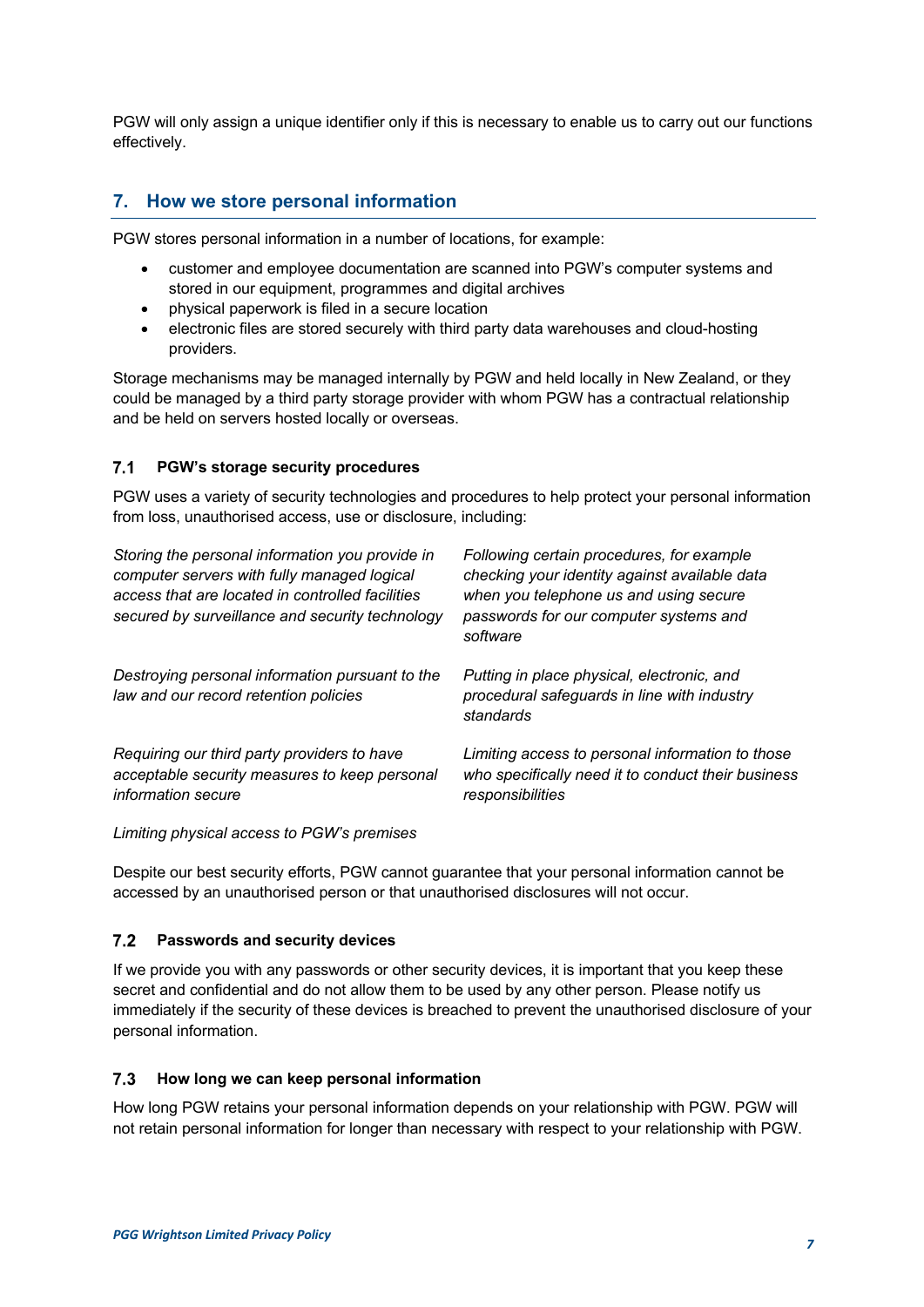## **8. How we use personal information**

#### $8.1$ **Keeping personal information complete, up to date and accurate before we use it**

PGW takes reasonable steps before using personal information to ensure that the information is up to date, complete, relevant and accurate.

Please take care when submitting personal information to us, in particular when completing free text fields (such as on a website or electronic form) or uploading documents and other materials.

#### $8.2$ **What we can use personal information for**

PGW uses personal information in association with any past or future sales, transactions, interactions or proposals between PGW and the customer, supplier or employee concerned. PGW will only use personal information for the purpose for which it was collected, which may include to:

## **Establish and manage a relationship with PGW**

| Undertake a credit assessment                                                                                                       | Set up a PGW customer account and change<br>PGW account details                                                                                   |
|-------------------------------------------------------------------------------------------------------------------------------------|---------------------------------------------------------------------------------------------------------------------------------------------------|
| Manage employee information, including using it<br>for human resources, payroll and health and<br>safety matters, and data-matching | Consider employing you if you contact us via<br>one of PGW's job application websites                                                             |
| <b>Ensure security and satisfaction</b>                                                                                             |                                                                                                                                                   |
| Answer enquiries and provide customer service                                                                                       | Manage and resolve any legal, consumer or<br>commercial complaints and issues                                                                     |
| Prevent or detect fraud or loss                                                                                                     |                                                                                                                                                   |
| Train staff and for quality assurance purposes                                                                                      | Verify your identify you when you call us (e.g. by<br>asking you to confirm your date of birth)                                                   |
| <b>Provide products and services</b>                                                                                                |                                                                                                                                                   |
| Respond to requests for information about PGW<br>and its products and services                                                      | Provide you with or contact you about a product<br>or service you have requested, including,<br>delivering your purchase to you, or ensuring that |
| Contact you in relation to a service or product                                                                                     | you benefit from any relevant special offer or<br>promotion                                                                                       |
| Manage your gift card balance                                                                                                       | Send you an abandoned online shopping cart or<br>'shopping bag reminder email' for our retail<br>website                                          |
| Advertise your property                                                                                                             | Provide an appraisal for your property                                                                                                            |
| <b>Marketing and research</b>                                                                                                       |                                                                                                                                                   |
| Tell you about other products or services that we<br>think may interest you, for example using                                      | Contact you for research/feedback purposes                                                                                                        |
| remarketing capabilities                                                                                                            | Record statistical data for marketing analysis                                                                                                    |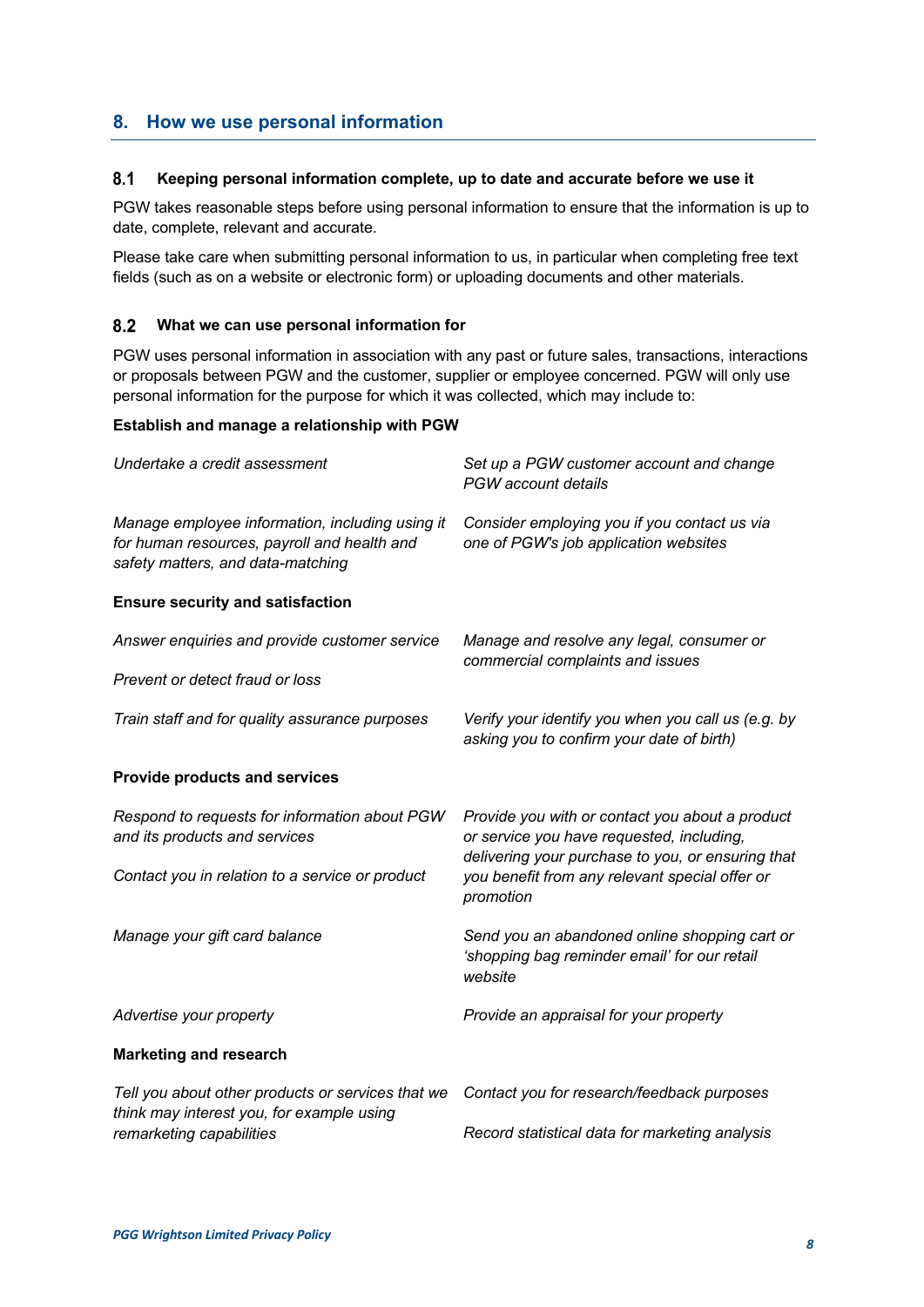*Obtain opinions or comments about PGW products and/or services, including conducting marketing research and analysis and product surveys* 

*Provide or contact you about loyalty, survey or marketing programmes provided by us previously, now or in the future*

*Conduct prize draws, contests and other promotional offers* 

*Provide you with newsletters and direct marketing electronically or physically, if you have consented to this, or it is permitted under law*

#### 8.3 **Marketing communication preferences**

We provide you with the option to subscribe to receive promotional and marketing communications from us via email and/or SMS.

You can change your marketing communication preferences at any time by contacting us directly or following the unsubscribe functions in our communications and on our websites. If you would like to unsubscribe from an email or SMS sent to you, follow the 'unsubscribe' link and/or instructions placed within the message we have sent you. Note:

- if you have subscribed with more than one e-mail address or mobile, you will need to unsubscribe separately for each email address and mobile
- this method will only unsubscribe for the newsletter or other communication that you have received, and you should contact us directly to opt-out of all marketing communications.

## **9. When we disclose personal information**

PGW may disclose personal information in compliance with the Privacy Act 2020, including:

| If disclosure is one of the purposes for which the<br>information was collected (for example to<br>undertake a credit check) | To companies that perform services on our<br>behalf such as printers, post suppliers, delivery<br>and distribution companies, data entry service<br>providers, trade promotion or gift card |
|------------------------------------------------------------------------------------------------------------------------------|---------------------------------------------------------------------------------------------------------------------------------------------------------------------------------------------|
| To you or someone acting on your behalf, such as                                                                             | administration, account management                                                                                                                                                          |
| executors or trustees                                                                                                        | providers, IT companies that manage and                                                                                                                                                     |
| To another PGW business                                                                                                      | maintain our database, survey companies<br>acting on our behalf and digital marketing                                                                                                       |
| To professional advisers (such as lawyers or                                                                                 | agencies (for the purposes of targeting on                                                                                                                                                  |
| auditors)                                                                                                                    | social media)                                                                                                                                                                               |
| To payment systems operators and financial                                                                                   | Upon lawful request from law enforcement                                                                                                                                                    |
| institutions                                                                                                                 | agencies or government authorities                                                                                                                                                          |
| To organisations authorised by PGW to conduct                                                                                | If it is necessary to avoid prejudice to the                                                                                                                                                |
| promotional, research or marketing activities;                                                                               | maintenance of law                                                                                                                                                                          |
| If necessary, to prevent a serious threat a person                                                                           | Where the information will not be used in a                                                                                                                                                 |
| or the public;                                                                                                               | form which identifies you                                                                                                                                                                   |
| Where the personal information is publicly<br>available                                                                      | If it is authorised by the Privacy Commissioner                                                                                                                                             |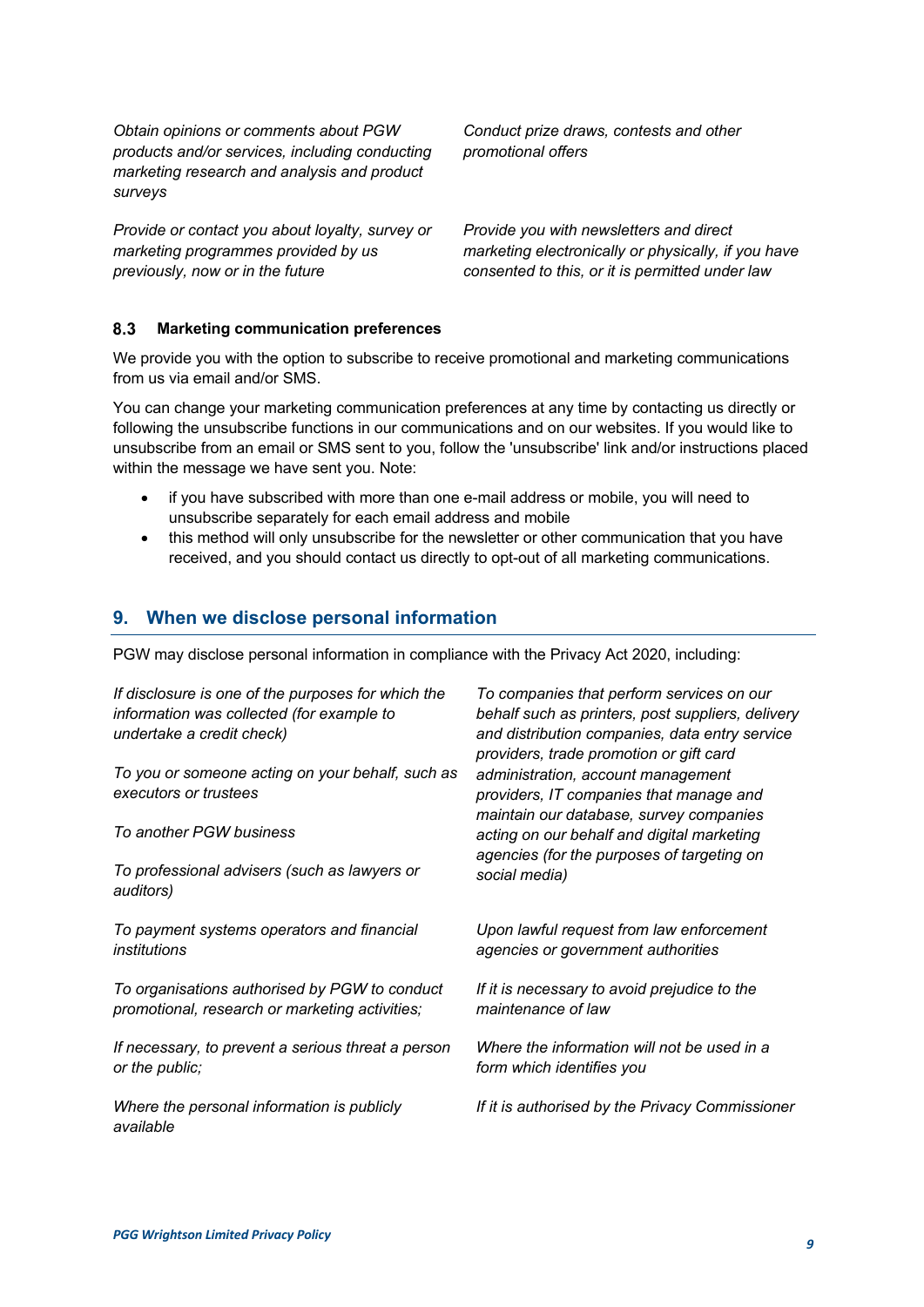*the information is relevant to the sale of it*

We share anonymised, aggregated, or generic data (including "generic" statistics) for purposes including product and service development, business promotion and research purposes. This data does not identify individuals and is not personal information.

## **10. Accessing and correcting your personal information**

## **Accessing personal information**

You can ask PGW at any time what personal information we hold about you and PGW will provide access in accordance with the requirements in the Privacy Act 2020.

Any requests from outside of PGW for access to personal information should be made to the General Manager Corporate Affairs at companysecretary@pggwrightson.co.nz.

Any requests from PGW employees for access to personal information should be made to the General Manager Human Resources.

Before providing any personal information to someone who requests it, we will verify the identity of the person requesting it.

Any requests made on your behalf by an agent must be accompanied by a written authority from you authorising that particular agent to act on your behalf.

We may decline to give you access to your personal information in accordance with the Privacy Act 2020. In such cases, we will give you a reason for our decision.

## **Correcting personal information**

Individuals have the right to request access to personal information we hold about them, and request us to correct any inaccurate, out-of-date, incomplete, irrelevant or misleading personal information.

## **11. Clarification and Breaches**

## **Clarification**

Further clarification of this policy can be obtained from the below contacts at companysecretary@pggwrightson.co.nz:

- for PGW employees and contractors the General Manager Human Resources
- for suppliers General Manager Retail and Water
- for legal issues, the General Manager Corporate Affairs
- for customers and third parties the Business Support Services Manager or Contact Centre Manager.

## **Breaches of policy**

If you want to report a suspected breach of your privacy or you do not agree with a decision regarding access to your personal information, please contact us. We have an internal complaints process to address such issues and will promptly acknowledge and investigate complaints.

Any enquires or complaints can be made direct to the PGW managers outlined in section 11.1.